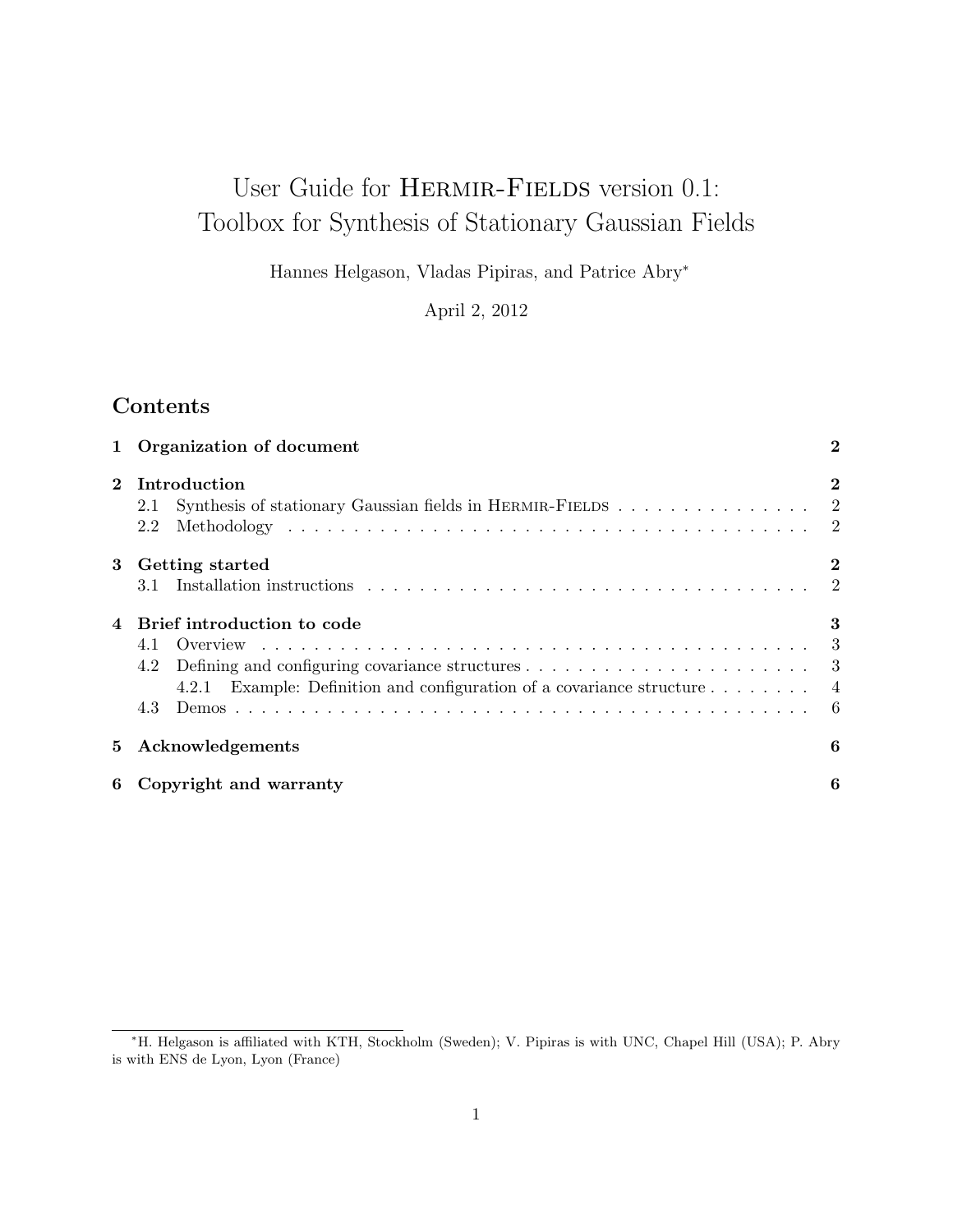Hermir-Fields is a collection of MATLAB routines which implements methods for the synthesis of stationary Gaussian fields. HERMIR-FIELDS is freeware and the most current version is available for download at [1]. Feel welcome to send comments and questions to hannes.helgason@ee.kth.se.

### 1 Organization of document

This is document is organized into the following sections:

- 2. Introduction the synthesis problem and methodology used in the toolbox.
- 3. Getting started installation instructions
- 4. Brief introduction to code examples and notes on how to use the code

### 2 Introduction

#### 2.1 Synthesis of stationary Gaussian fields in HERMIR-FIELDS

The software's purpose is to provide routines for numerically synthesizing stationary Gaussian fields. A stationary Gaussian field  $X = \{X_n, n \in \mathbb{Z}^2\}$  is a collection of multivariate Gaussian random variables for which

- the mean of X is constant:  $EX_n = \mu \in \mathbb{R}$ , for all  $n = (n_1, n_2) \in \mathbb{Z}^2$
- the covariance between  $X_n$  and  $X_{n'}$  depends only on the difference  $n' n$ , for all  $n, n' \in \mathbb{Z}^2$

In this document and in the code we assume that  $\mu = 0$  which does not imply any restrictions – a nonconstant mean can always be added to the random variables afterwards. Assuming  $EX = 0$ , this means that

$$
EX_n X_{n+h} = EX_0 X_h =: r(h)
$$
\n<sup>(1)</sup>

for all  $n = (n_1, n_2)$  and  $h = (h_1, h_2)$  in  $\mathbb{Z}^2$ ; here we have denoted the covariance of the field by  $r(h)$ . The current version of HERMIR-FIELDS is used to generate stationary Gaussian fields  $X$  on square grids

$$
G(N) = \{ n \in \mathbb{Z}^d : 0 \le n_1, n_2 \le N - 1 \};\tag{2}
$$

that is, it outputs realizations of  $X_n = X_{(n_1,n_2)}$  for  $n \in G(N)$ .

#### 2.2 Methodology

For details about the methodology underlying the synthesis methods implemented in HERMIR-FIELDS, see [2].

### 3 Getting started

#### 3.1 Installation instructions

1. Requirements: The software requirements for HERMIR-FIELDS are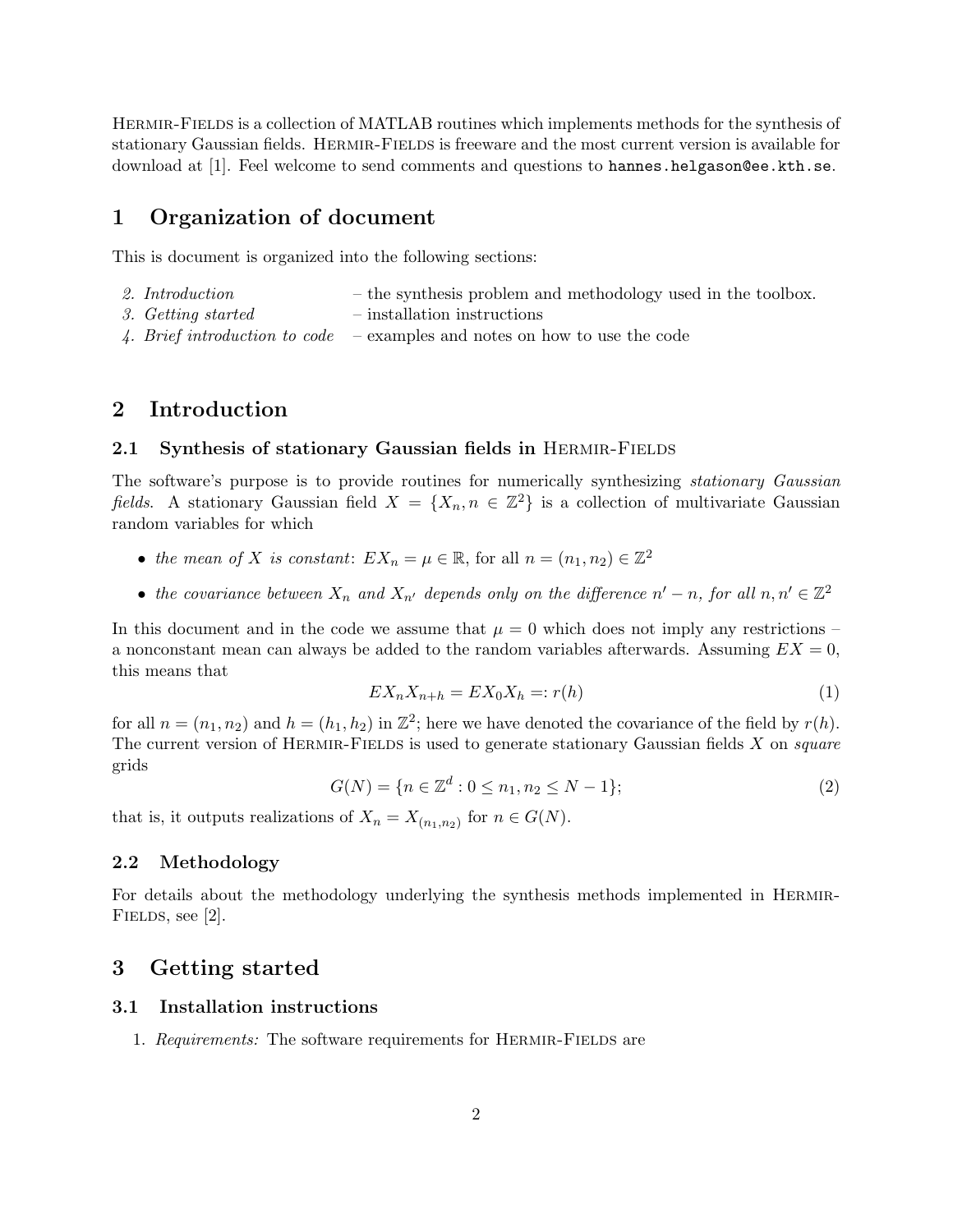- Utility for extracting compressed archives stored in ZIP format
- MATLAB (code tested on version 7.10 but should work on other versions)
- 2. Unpacking the archive: HERMIR-FIELDS is distributed as a compressed tar or zip file. To install,
	- (a) Download the compressed archive.
	- (b) Uncompress it at the desired location using zip or some other ZIP-compatible utility.

This will create a directory tree rooted at HermirFields0 1 containing MATLAB functions and some demos.

3. For a quick look at HERMIR-FIELDS, start MATLAB, and run the demo script DemoSynth.m

### 4 Brief introduction to code

### 4.1 Overview

Field synthesis using HERMIR-FIELDS is comprised of the following three steps:

- 1. Define covariance structure (see Section 4.2).
- 2. Embed covariance using smoothing embedding using either nonoverlapping or overlapping windows.
- 3. Synthesize Gaussian field using embedded covariance.

The last step only works as long as the embedding results in a valid covariance (see [2] for discussion). The three main MATLAB functions for field synthesis using HERMIR-FIELDS are:

- CEMWindow.m performs smoothing embedding using *nonoverlapping* windows
- CEMOverlapWindow.m performs smoothing embedding using *overlapping* windows
- FieldSynth.m  $-2D$  field synthesis given embedded covariance

Based on the results in [2], we recommend using CEMOverlapWindow.m instead of CEMWindow.m, as it should result in more efficient embedding. For demonstrations, see Section 4.3.

#### 4.2 Defining and configuring covariance structures

The code uses MATLAB function handles to pass covariance structures in calls to embedding routines. To introduce new covariance structures to the code, one simply has to write a MATLAB function of the following generic form:

```
function val = mycovar(n1, n2, param)% Write short description of function here
%
% Usage:
% val = mycovar(n1, n2, param)
```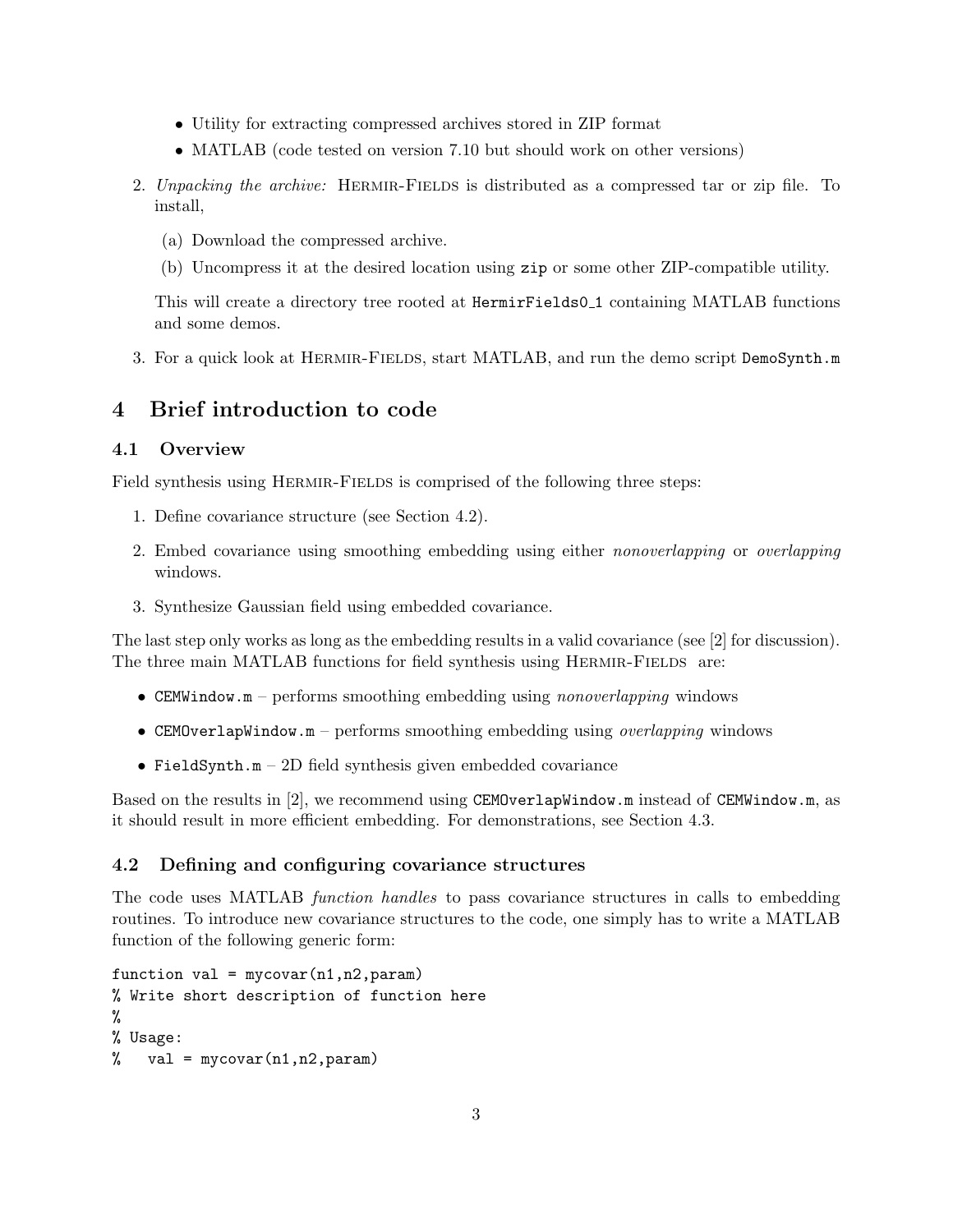|   | % Inputs |                                                                   |
|---|----------|-------------------------------------------------------------------|
| % | n1       | matrix of indices for 1st coordinate                              |
|   | $\%$ n2  | matrix of indices for 2nd coordinate                              |
| % |          | NOTE: n1 and n2 have to be of equal dimensions                    |
| % |          | where entry $n2(k, j)$ corresponds to entry $n1(k, j)$            |
| % | param    | this is optional and more parameters can be included              |
|   | % Output |                                                                   |
|   | % val    | matrix with values of covariance at the indices given             |
| % |          | in n1 and n2                                                      |
| % |          | val is of the same dimensions as n1 and n2 where                  |
| % |          | entry val $(k, j)$ corresponds to the pair $(n1(k, j), n2(k, j))$ |

WRITE YOUR CODE HERE

%

Note that the embedding routines will only use the entries n1 and n2 when calling the covariance function; the user is therefore free to define a covariance function which uses more than one parameter variable, for example:

 $function val = mycovar(n1, n2, param1, param2, param3)$ 

would be perfectly alright.

#### 4.2.1 Example: Definition and configuration of a covariance structure

Hermir-Fields includes a file poweredexpW.m which implements the function

$$
r(n_1, n_2) = \exp\left(-\left(\theta \|n\|_W\right)^{\alpha}\right),\tag{3}
$$

where W is a symmetric and positive definite  $2 \times 2$  matrix,  $n = (n_1 \ n_2)^T$ , and  $||n||_W := \sqrt{n^T W n}$ . To ensure that (3) is a covariance function, one requires  $0 < \alpha \leq 2$  and  $\theta > 0$ .

The code in poweredexpW.m looks as follows:

```
function val = poweredexpW(n1, n2, theta, alpha, W)% Anisotropic covariance in 2D with exponential-type decay
\frac{1}{\pi} r(n) = exp(-alpha ||n||_W^beta)
% where W symmetric and positive definite,
% n=(n1,n2), ||n||_W^2 = n W n^T,
% alpha>0, and 0 < beta<=2
%
% Usage:
% val = poweredexpW(n1,n2,theta,alpha,W)
% Inputs
% n1 matrix of indices for 1st coordinate
% n2 matrix of indices for 2nd coordinate
% NOTE: n1 and n2 have to be of equal dimensions
```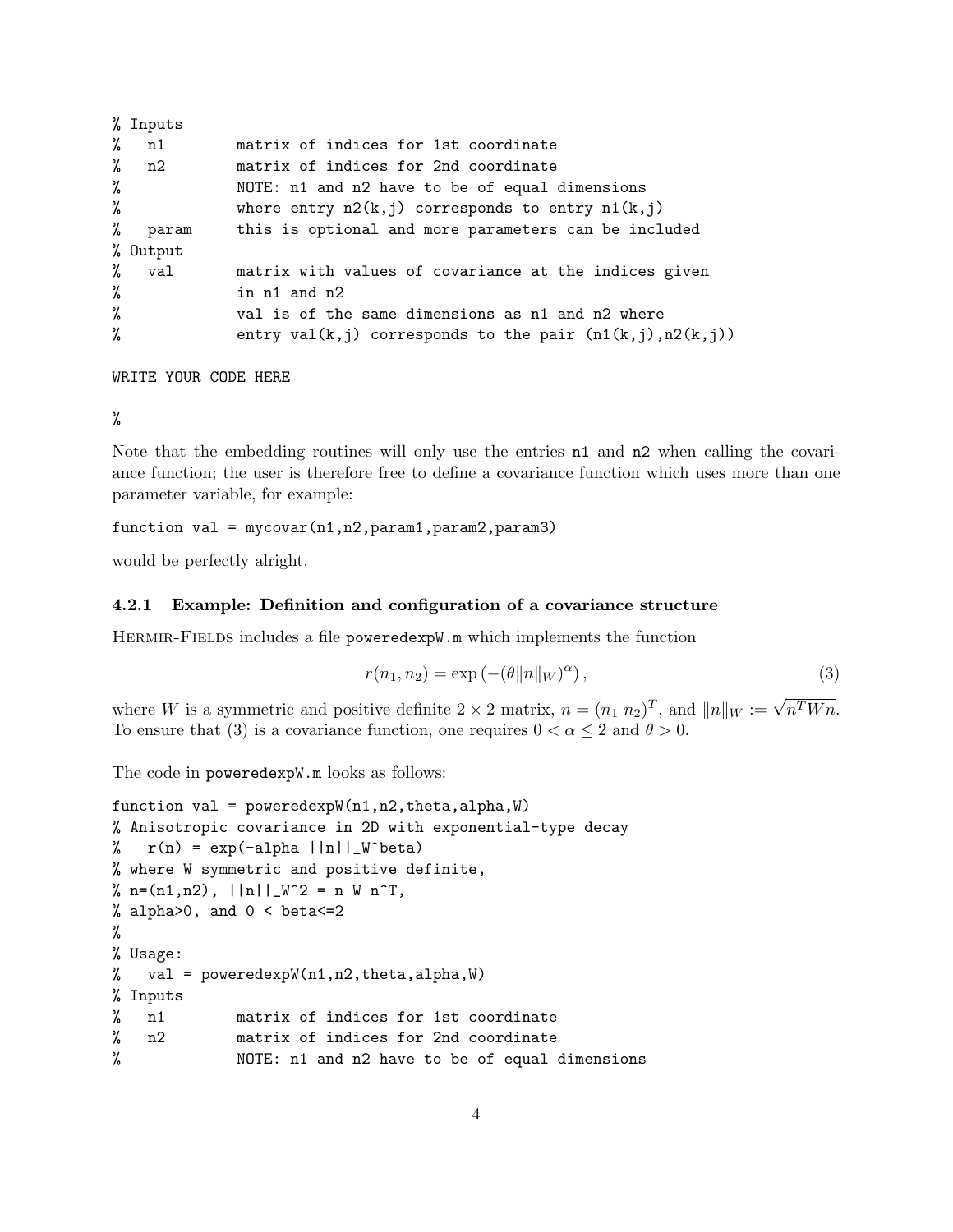```
% where entry n2(k,j) corresponds to entry n1(k,j)
% theta positive scalar
% alpha scalar satisfying 0 < beta <= 2
% W symmetric and positive definite 2-by-2 matrix
% Output
% val matrix with values of covariance at the indices given
% in n1 and n2
% val is of the same dimensions as n1 and n2 where
% entry val(k,j) corresponds to the pair (n1(k,j),n2(k,j))% Checking arguments:
if (alpha \leq 0) || (alpha > 2),
   error('Input argument "alpha" has to satisfy 0 < alpha \leq 2.')
end
if theta \leq 0,
   error('Input argument "theta" has to satisfy theta > 0.')
end
tmp = W(1,1)*n1.^2 + W(2,2)*n2.^2 + 2*W(1,2)*n1.*n2;weigthedNorm = sqrt(tmp);
val = exp(-(theta*weigthedNorm).^alpha);
```
% Copyright (c), Hannes Helgason, KTH, 2011